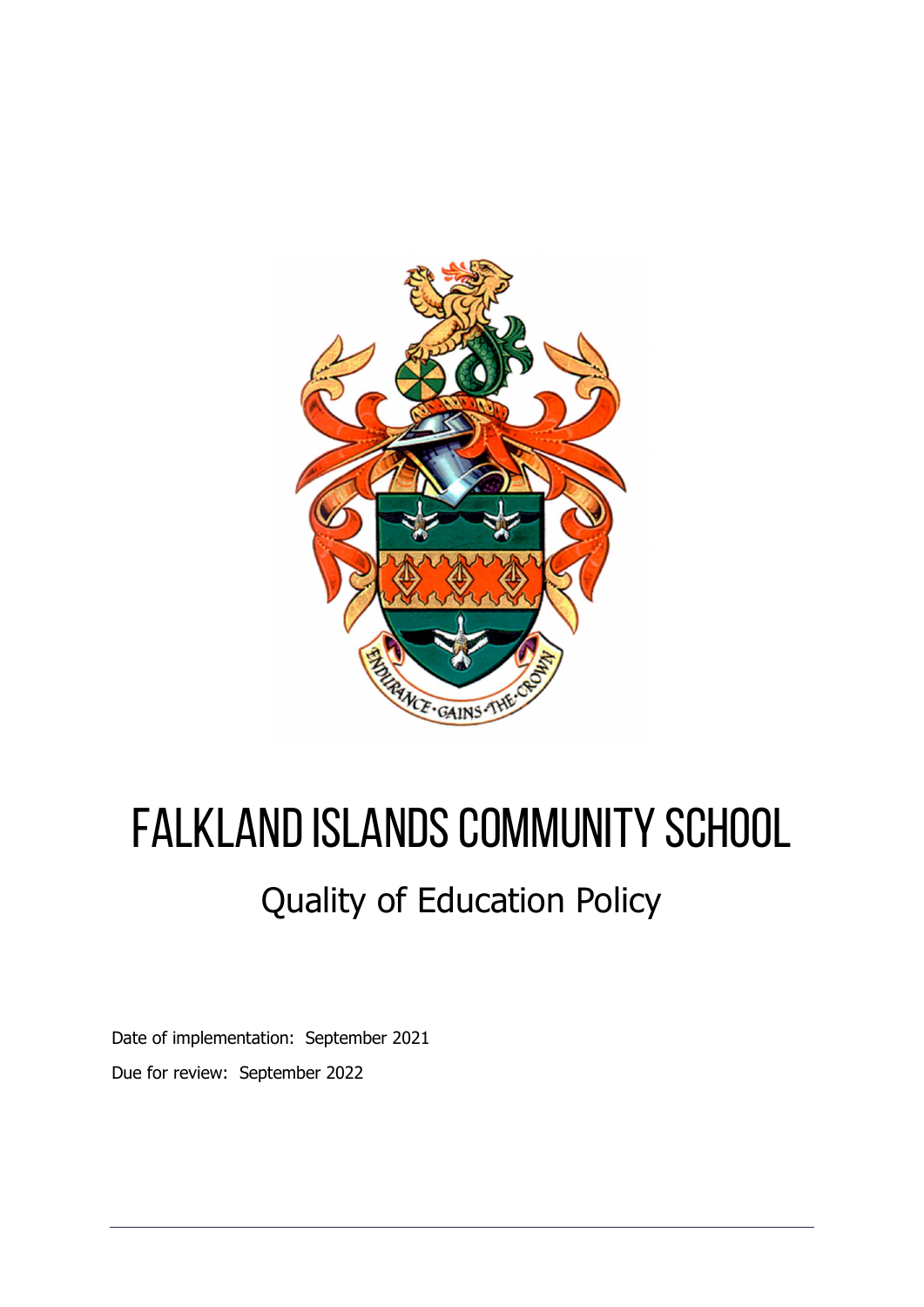### Statement of intent

This policy is a statement of what the Quality of Education (QofE) at the Falkland Island Community School (FICS) should look like. Its aim is to create consistency, coherence and continuity by developing a shared understanding of the expectations at our school. This document reflects what FICS values and what it believes is important in order to deliver an inclusive education to all learners.

This policy contains seven key sections:

- 1. Roles and Responsibilities
- 2. Teaching and Learning
- 3. Marking and Feedback
- 4. Assessment
- 5. Homework
- 6. Learning displays
- 7. Quality assurance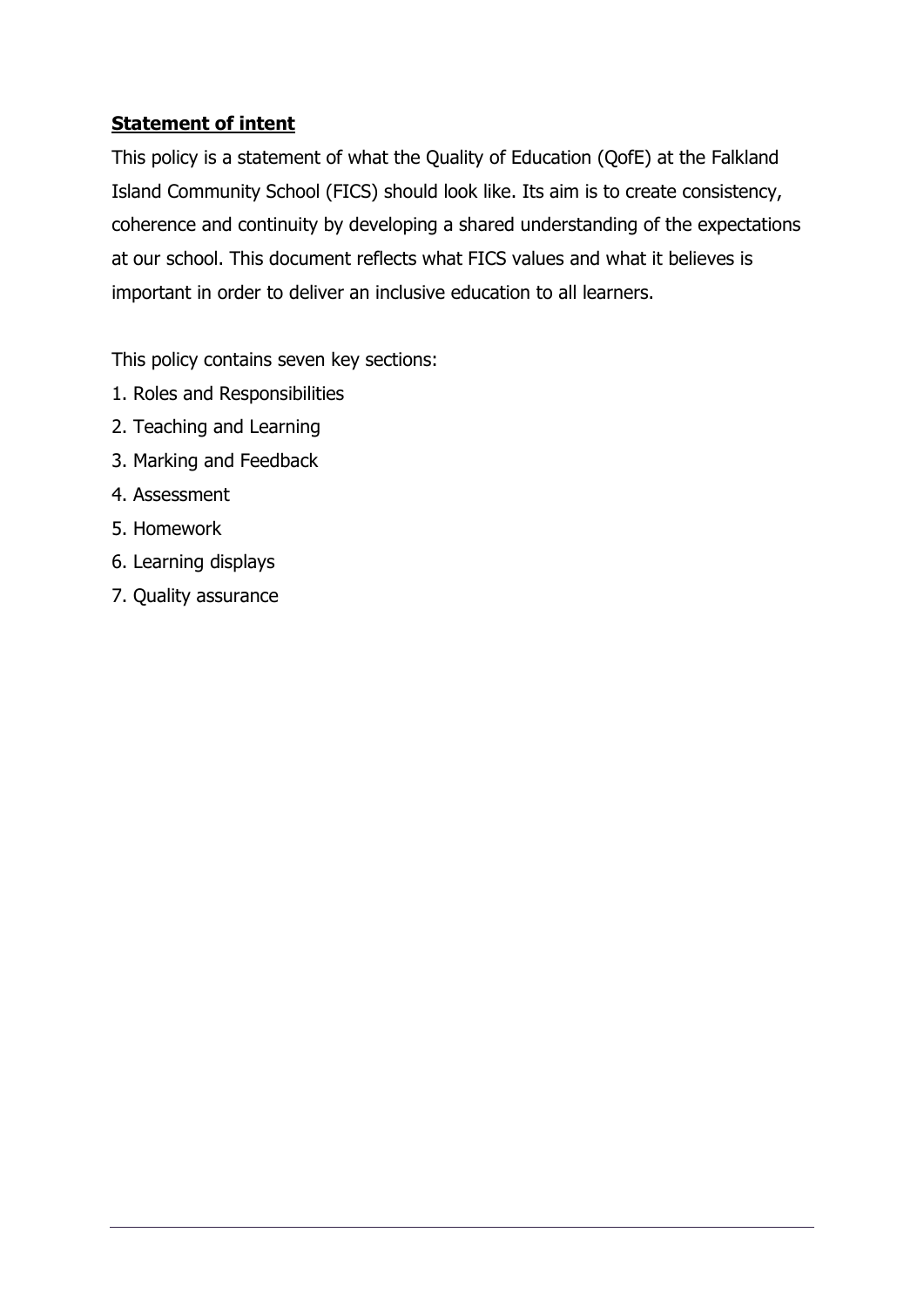#### 1. Roles and responsibilities

This section outlines the roles and responsibilities assigned to all members of staff with respects to the Quality of Education. The Principal of FICS delegates the accountability for Quality of Education to the Deputy Principal and the Head of Teaching and Learning. The individual parts that staff fulfil are listed in detail below.

#### Classroom Teachers

Classroom teachers are responsible for the progress of students in their classes and the delivery of high quality lessons which enable students to make good to outstanding progress within lessons and over time. Classroom teachers are also responsible for the self-evaluation of their own professional development supported by the school's Appraisal processes.

#### This is achieved through:

a. Self-evaluation and reflection of their subject knowledge and understanding of educational initiatives b. Self-evaluation and reflection of the quality and effectiveness of their own teaching and classroom management c. Monitoring student progress and designing lessons that support students in achieving well against prior attainment d. Supporting and developing the ability of students to evaluate and take responsibility for their own learning utilising peer and self-assessment strategies. e. Diagnostic feedback that specifies 'what went well' and 'even better if' is evident in students' books/folders

#### Curriculum Leaders

Curriculum Leaders are responsible for the effective teaching of their subjects, monitoring and evaluating the quality of teaching, standards of student attainment and achievement, setting targets for improvement and leading the performance management process in their curriculum area.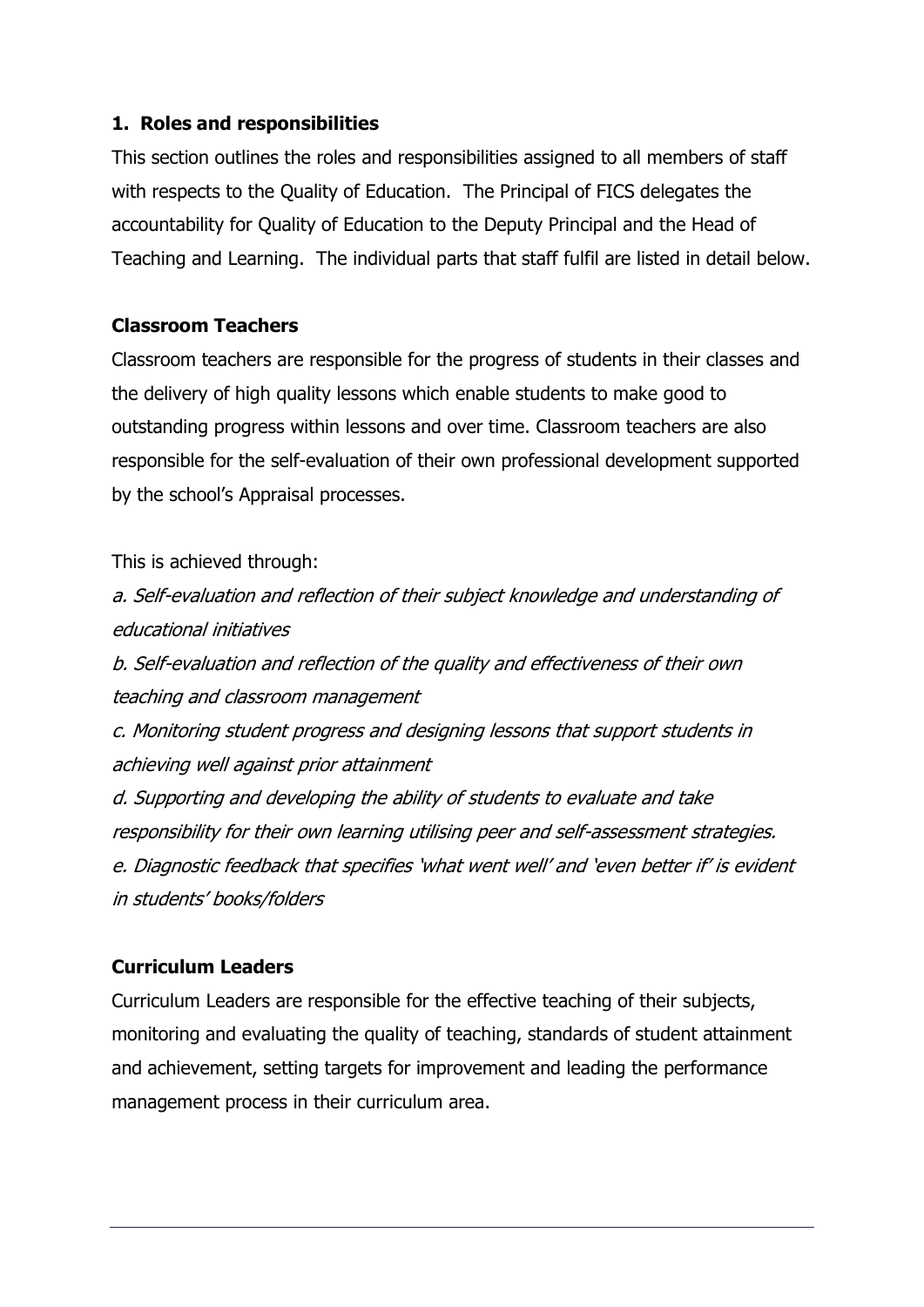This is achieved through:

a. Leading teaching and learning across the team, role modelling outstanding practice and delivering/brokering appropriate CPD for all members of the team b. Monitoring and evaluating the teaching and learning in their curriculum area including by undertaking quality assurance in line with the QofE timeline. c. Ensuring curriculum coverage, continuity and progress for all students by review of key documentation (Curriculum/Assessment Maps) in response to intent. d. Supporting individual staff in meeting the expectations of this policy in regard to Teaching and Learning

e. Analysing and interpreting student performance data against MEGs and comparative data; setting targets and implementing actions to secure the achievement of individual students and identified key groups to ensure equality of opportunity and outcome for all learner groups

f. Deploying staff to best support student progress and any identified need g. Fostering an open teaching and learning environment across their curriculum area and ensuring that best practice is disseminated.

h. Leading teaching and learning across the team, role modelling outstanding practice and delivering/brokering appropriate CPD for all members of the team

#### Pastoral Team

Key Stage Leaders are responsible for the monitoring and evaluation of the overall experience of individuals and groups of students within their key stages

This is achieved through:

a. Monitoring the progress and potential of each year group within their key Stage and using student data to identify and set targets for specific students, or identified groups of students, according to their needs and to ensure equality of opportunity and outcome for all learner groups

b. Providing regular Progress Updates to SLT

c. Monitoring 'attitudes to learning', including attendance and home learning and reporting these to SLT and Tutor Teams

d. Monitoring the work of Tutors and the quality of tutor time and PSHE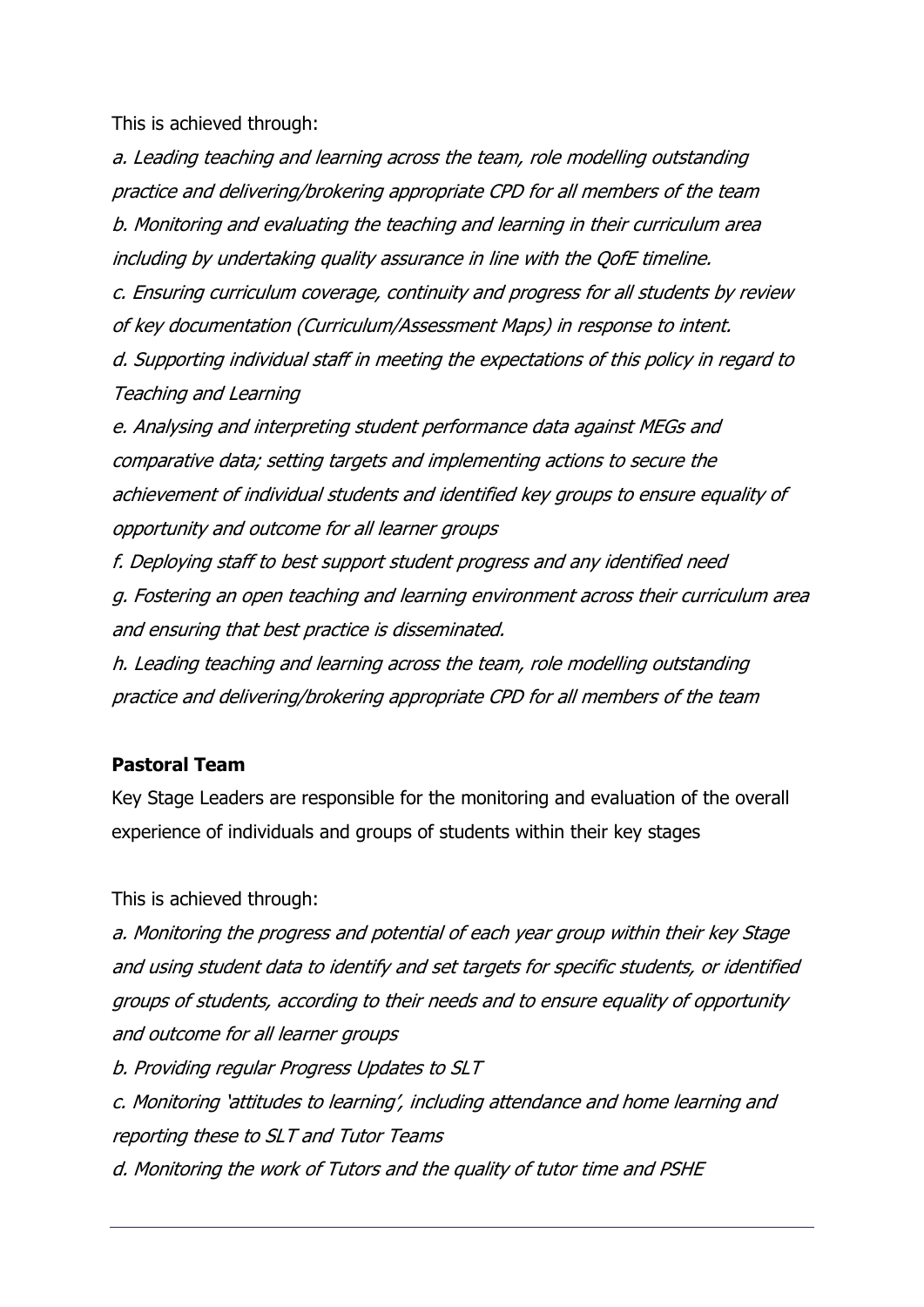#### 2. Teaching and Learning

This section is to clarify the expectations the school has for staff and students to ensure that all students learn well in every lesson. Learning is the process by which students gradually acquire and assimilate knowledge, concepts, skills, and attitudes to enable them to make greater sense of the world. We expect all of our staff to deliver high quality, stimulating and dynamic lessons. We expect all students to be supported and challenged to make good progress in their learning.

All students are encouraged to achieve their potential through a culture of high expectations. Learning is at the centre of all that we do and we encourage a commitment to learning that is not based solely on the acquisition of knowledge but on the development of the skills, attributes and values needed to encourage lifelong learning. Students of all ability levels are given equal opportunities to learn in order to achieve their full potential.

All staff at FICS will aim:

a. To provide a personalised learning experience for every child that takes full account of their individual needs', starting points and aspirations.

b. To ensure that our students are active and independent learners who strive to achieve their best in every learning situation and will continue to do so throughout their lives.

c. To ensure that students are highly literate and numerate, able to apply their skills and knowledge to new and different situations, to achieve well in school and beyond.

d. To make links with the learning that students do outside the classroom.

e. To focus upon continual raising standards of teaching and learning in the school, to inspire and motivate students and staff.

f. To identify and share good practice in teaching and learning across all curriculum areas.

g. To provide guidelines for teaching and learning and establish clear criteria for best practice and consistency.

h. To improve levels of achievement and attainment.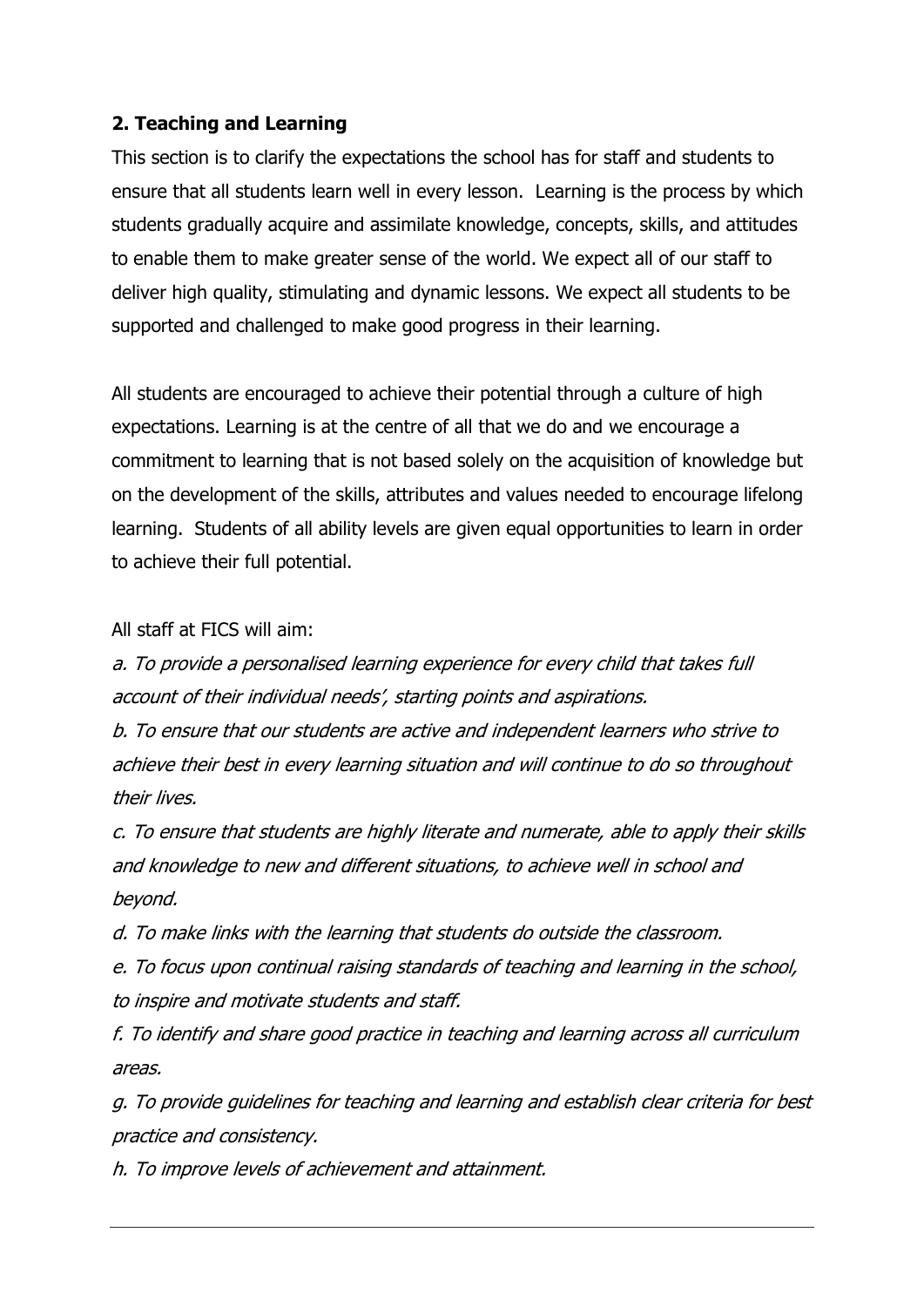To support in achieving the aims above colleagues are expected to ensure that the following non-negotiables are in place in every lesson:

- Learning Objectives should be written on the board and clear to the students. Success Criteria must be made explicit to all students.
- All lessons must begin with a silent starter, for learning to start immediately. This starter must be on the **board** or on the **desk** only.
- Teachers must be on the door (one foot in, one foot out) at the beginning and end of lessons to ensure an orderly start and end to the lesson and support with student-flow on the corridors.
- House points and Warnings should be clearly visible at the front of the classroom.
- Lessons have a structure, which can be clearly identified and will typically demonstrate evidence-based pedagogy.

It is expected that lessons will include:

- A variety of learning activities are planned, considering the individual needs of the students. Time for students to apply knowledge independently and improve their work is built in to lessons.
- A variety of questioning techniques should be used for instant formative assessment and feedback.
- Provide clear actionable feedback that enables students to improve and develop further.
- All teachers should have an in depth and working knowledge and understanding of the scheme of learning / exam specification they are teaching.
- Positive behaviour for learning strategies should be used with a classroom ethos of praise and encouragement. School policies should be followed for behaviour management.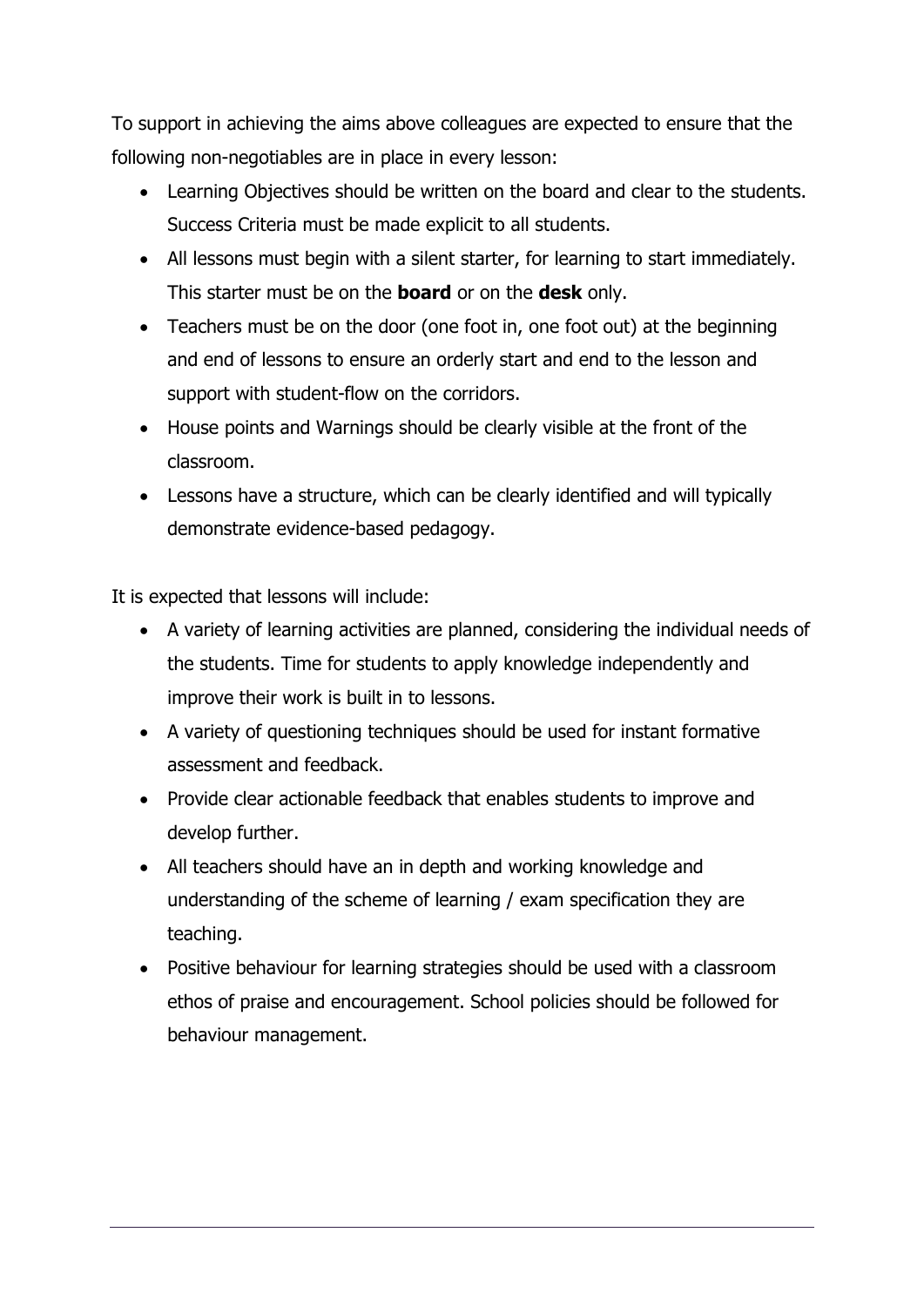#### 3. Marking and Feedback

Providing feedback is a central part of a teacher's role and is integral to progress and attainment. Providing feedback is one of the most effective ways of improving students' learning. The studies of feedback reviewed by the Evidence Based Education June 2020, found on average the provision of high-quality feedback leads to significant progress over the course of a year.

Feedback can take different forms: peer, self, group, teacher marking, or verbal. Great teachers use a combination of these, choosing the best form as appropriate to the learning. Effective feedback, whether it is written or verbal, will give students a clear sense of how they can improve, with students responding and making progress as a result.

The aims of feedback are:

- a. To help students make progress
- b. To provide strategies for students to improve

c. To give students dedicated time to reflect upon their learning and put in effort to make improvements

d. To inform our planning and structure the next phase of learning

- e. To facilitate effective and realistic target setting for student and/or the teacher
- f. To encourage a dialogue to develop between student and teacher
- g. To encourage students to have a sense of pride in their presentation of work

h. To correct mistakes, with a focus on Literacy/Vocabulary skills. By assessment, we mean the formal and informal judgements made by teachers and students about their standard of work.

#### Frequency and actionable feedback

The frequency of each type of written feedback will vary between subjects and key stages.

The minimum expectation is that all **key pieces**, as identified on Assessment Maps, summative assessments and GCSE style exam questions are marked with actionable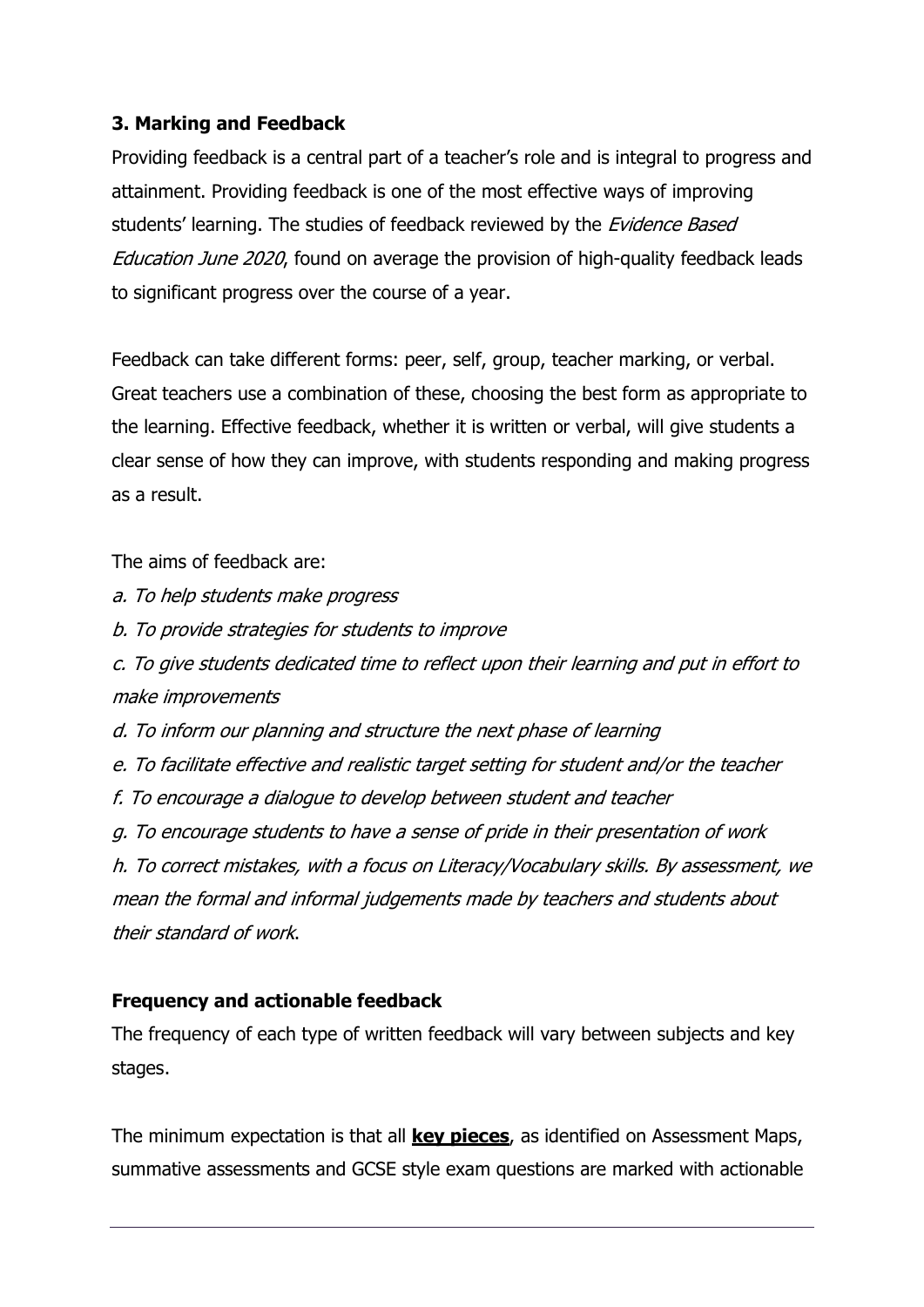formative written guidance in order for students to improve and progress. This will take the form of 'What went well' and 'Even better if' (WWW: and EBI:) – related to learning outcomes and progress, not secretarial i.e., 'don't forget to underline…'. A student response is required in green pen for actionable feedback. The purpose of this type of marking is to enable students to 'close the gap' in their knowledge, understanding and application of skills and show improvements. Examples of student response could be clear annotations/improvements, modelled solutions or an extension question. It is a student's responsibility to ensure that the student response is completed to the best of their ability. Examples of unacceptable student responses could be (but not limited to): 'Thanks', 'Ok' or 'I will do next time…' etc…

#### Maintenance marking

Maintenance marking must take place at least twice per half-term. This will check for expected lesson notes, homework, literacy, numeracy, presentation and ensure if folders are used; they are organised. Incorrect spellings of subject specific (Tier 3) terminology must be challenged. Teacher feedback is not a requirement for class notes.

#### Marking for Literacy

All teachers are responsible for supporting students to develop their reading, writing, communication and numeracy skills in all subjects. Whenever a book/piece of work is marked; it should be marked using the literacy codes below:

|                | Punctuation error or incorrect use of capital letters. Student to |
|----------------|-------------------------------------------------------------------|
|                | correct.                                                          |
| $\prime\prime$ | New paragraph needed.                                             |
|                |                                                                   |
| Sp             | Incorrectly spelt word circled. Spell word correctly close to     |
|                | mistake. Students to write out word correctly three times         |
| A              | Action required. Teacher comment, which students must act on      |
|                | to improve.                                                       |

All student corrections and improvements are to be completed in green pen.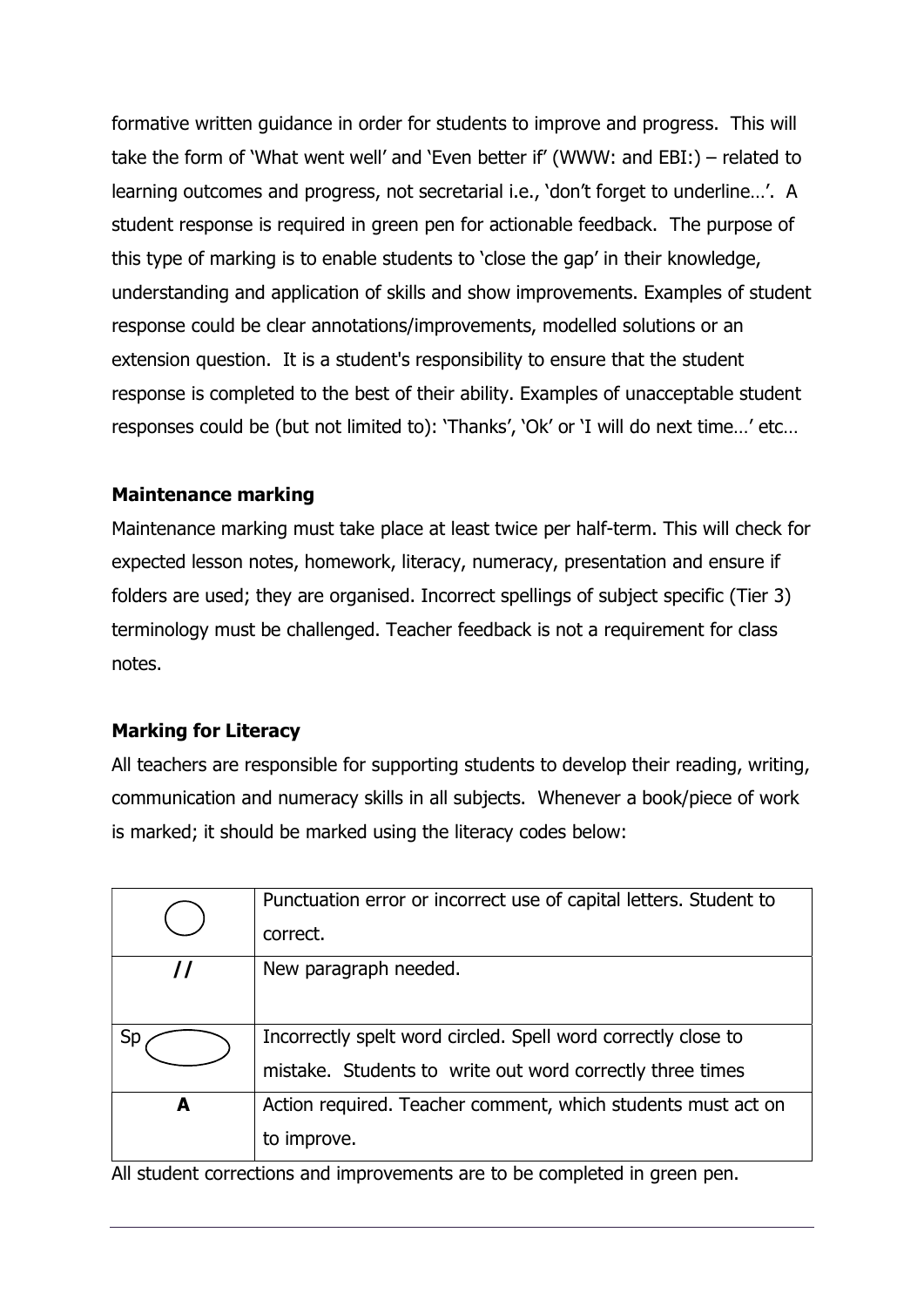#### Presentation of books

The following expectations are placed upon students when completing work in their books and teachers should ensure students follow these:

a. Each piece of work should have a Learning Objective and a Date that is clear and underlined.

b. Dates must be written in full, e.g. Thursday, 23<sup>rd</sup> September 2021.

c. All student writing is in black or blue ink and all drawings and diagrams are in

pencil with the exception of response to teacher feedback which is in green.

d. Graphs are clearly labelled and drawn with a ruler in all subjects

e. Students take care to present their work neatly and legibly and with neat

alterations, corrections and crossings-out where required.

Year 7 students have their 'best piece of work' glued to the inside of their front cover. This should be referenced when challenging poor standards and presentation in student work/books.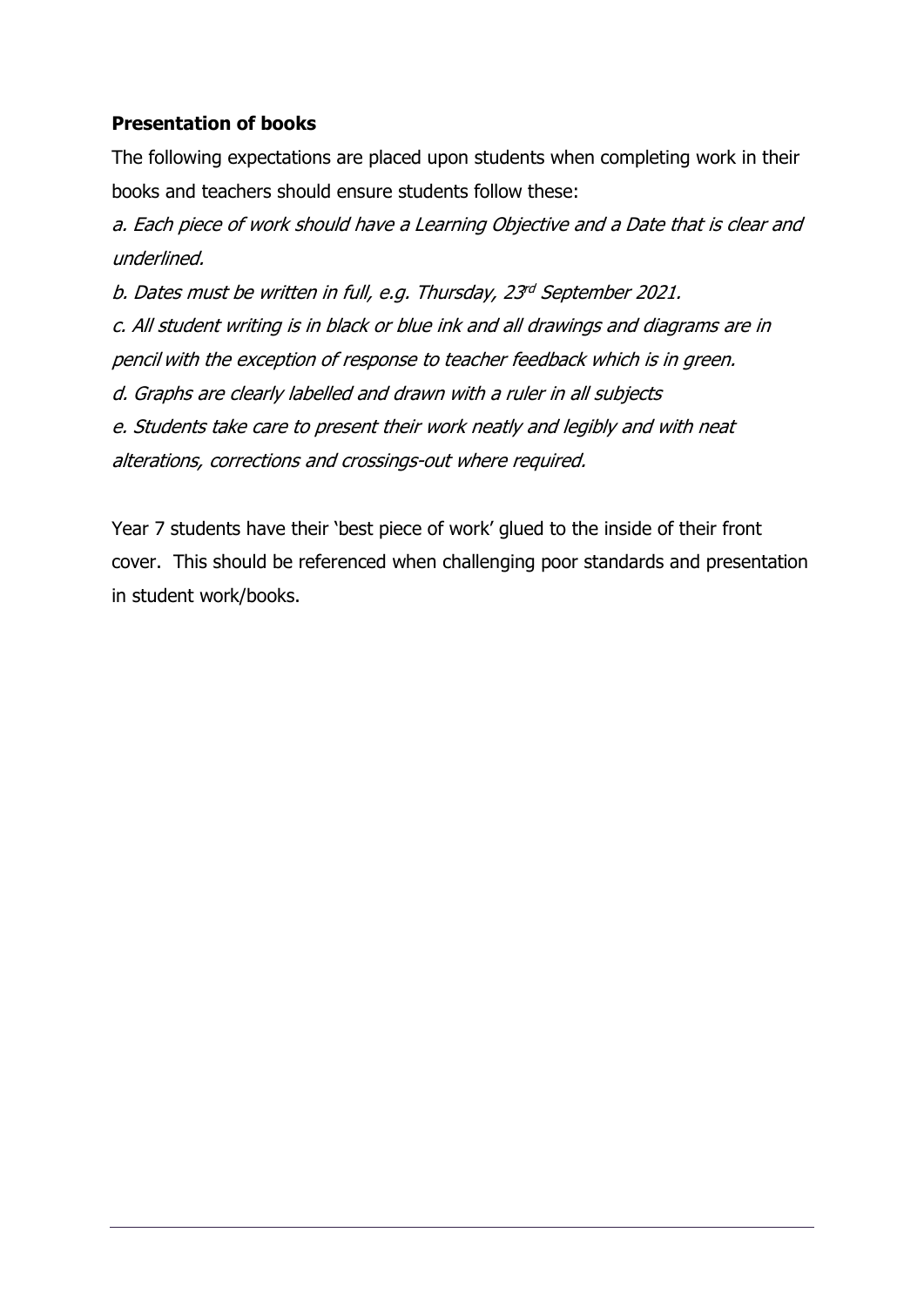#### 4. Assessment

The Minimum Expected Grades (MEGs) that we set for our students at FICS are based on individual ability and potential, informed by formal assessments undertaken at primary school. There is a strong correlation between students' performance in their formal assessments at primary school and their achievement in GCSEs.

The purpose of assessment is to gather relevant information about student progress, identify gaps in learning and more about how they learn, so that interventions can be put in place to ensure students are supported and that curriculum maps can be improved to support future learning and development.



Formative Assessment is the on-going communication between teachers and pupils', which gives specific guidance and outlines areas for improvement. Summative Assessment records the overall achievement of a pupil over time. Its methods are supported by testing and by synthesising a range of formative assessments.

Students will undertake regular formative and summative assessment in all of their subjects. These assessments will support teachers' progress judgements about each student and will be reported home three times per year. It is expected that an appropriate amount of theory and practical components are facilitated and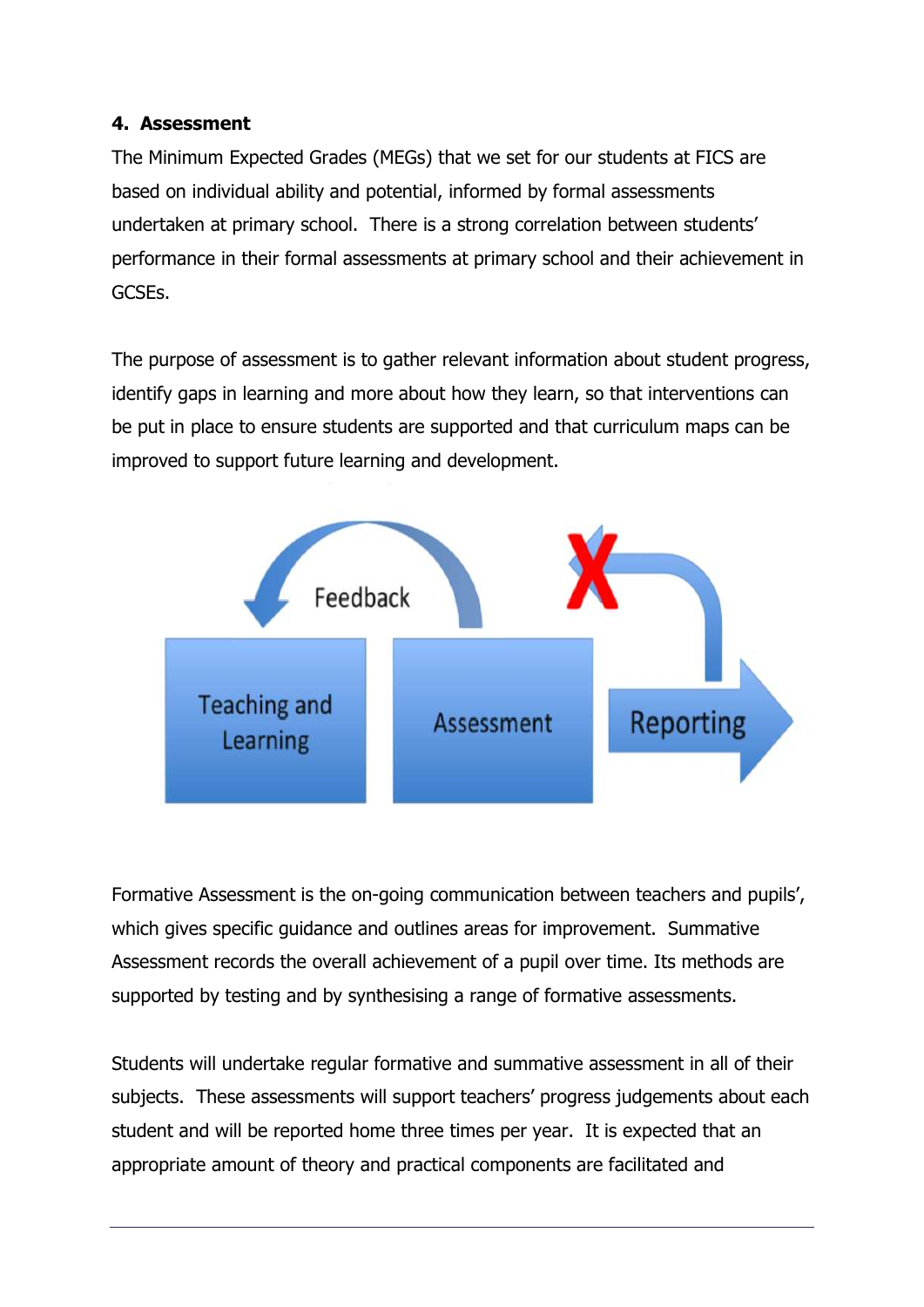considered when forming a progress judgement. Summative assessments will be stored by class teachers; in books or folders, as appropriate. At KS3 a students' progress will be judged as: 'Below', 'On-track' or 'Exceeding' which are defined as:

Below – likely to achieve less than their MEG at the end of Year 11 On-track – likely to achieve their MEG at the end of Year 11 Exceeding – likely to achieve more than their MEG at the end of Year 11

At KS4 a 'Working At' and a 'Predicted Grade' will be given and will be in the format of the qualification being studied;  $9 - 1$ ,  $A^*$  - G or vocational equivalents.

Students are also awarded judgements for their effort, quality and production of homework and behaviour in lesson.

- $O =$  Outstanding
- $G = Good$
- $S = Satisfactory$
- $U =$  Unsatisfactory

Descriptors for OGSU can be found at Appendix A.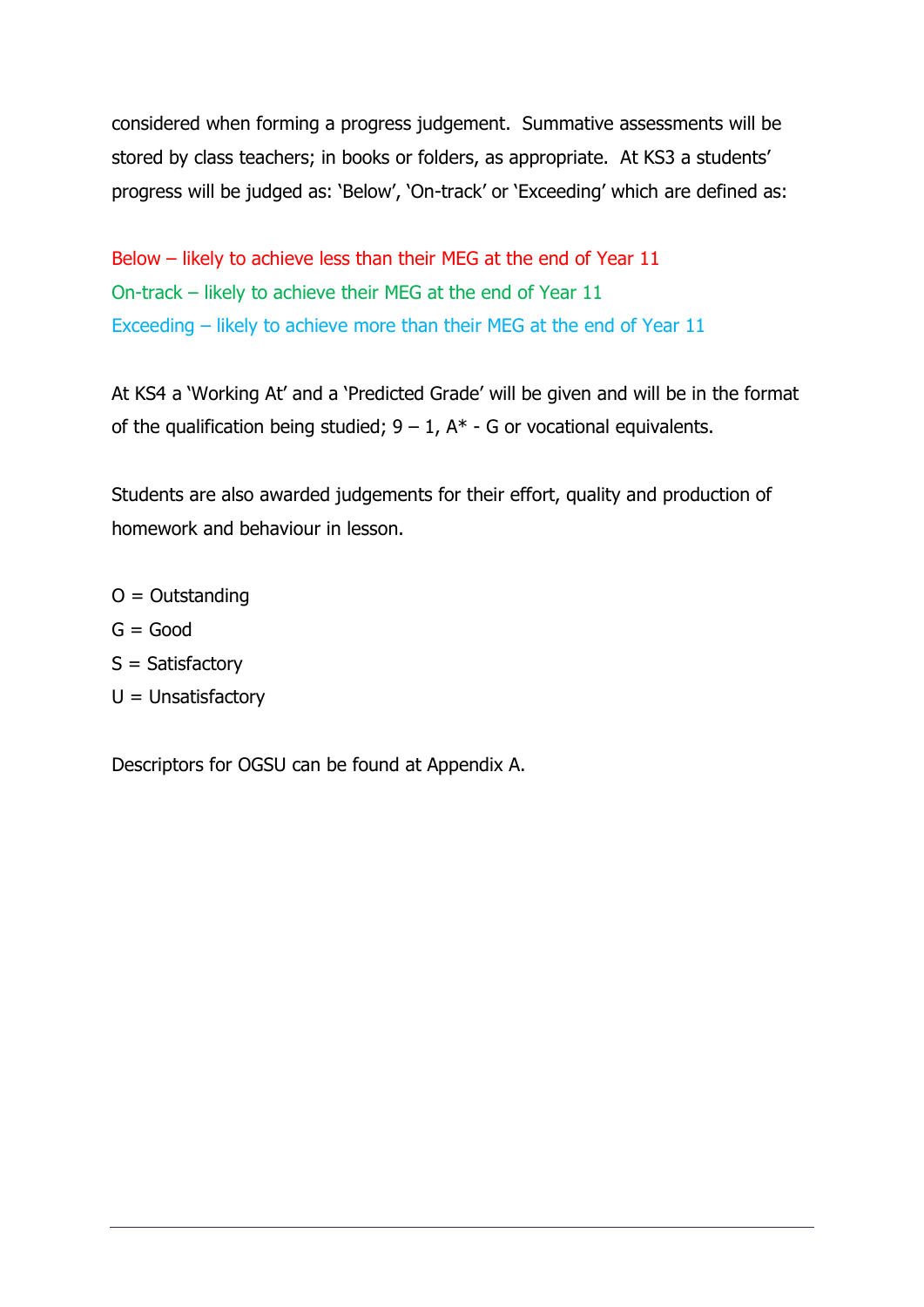#### 5. Homework

Homework should enhance student learning, improve achievement and develops students' study skills. Homework must be purposeful and meaningful. High quality homework and a good work ethos should be praised in class. Where appropriate, homework - could be included in display work. House Points can be awarded, positive phone calls home and postcards can be sent home for homework.

The aims of homework at FICS are:

a. Supports classroom practice enabling students to extend learning.

b. Enables students to practise skills learned in the classroom and so deeply embeds knowledge.

c. Develop research skills.

- d. To enhance their study skills e.g. planning, time management and self-discipline.
- e. Allows for differentiation where the more able extend their learning.
- f. Allows for the testing of knowledge and the practising of techniques pertinent to
- g. criteria for assessment in examinations.
- h. Promotes enjoyment of learning for its own sake.
- i. Consolidate and extend work covered in class or prepare for new learning activities.
- j. Have an opportunity for independent work.
- k. Show progress and understanding.
- l. Provide feedback in the evaluation of teaching.
- m. Engage parental co-operation and support.
- n. Create channels for home school dialogue.

The frequency of homework will vary between subjects and key stages and will be set as appropriate by the class teacher. Teachers will give a suitable amount of time for students to complete the homework set and will make themselves available, if required, to support students outside of the classroom with their homework– students must seek this help prior to a deadline. Teachers setting homework will be mindful of the demands placed on students in other subjects and also to the unique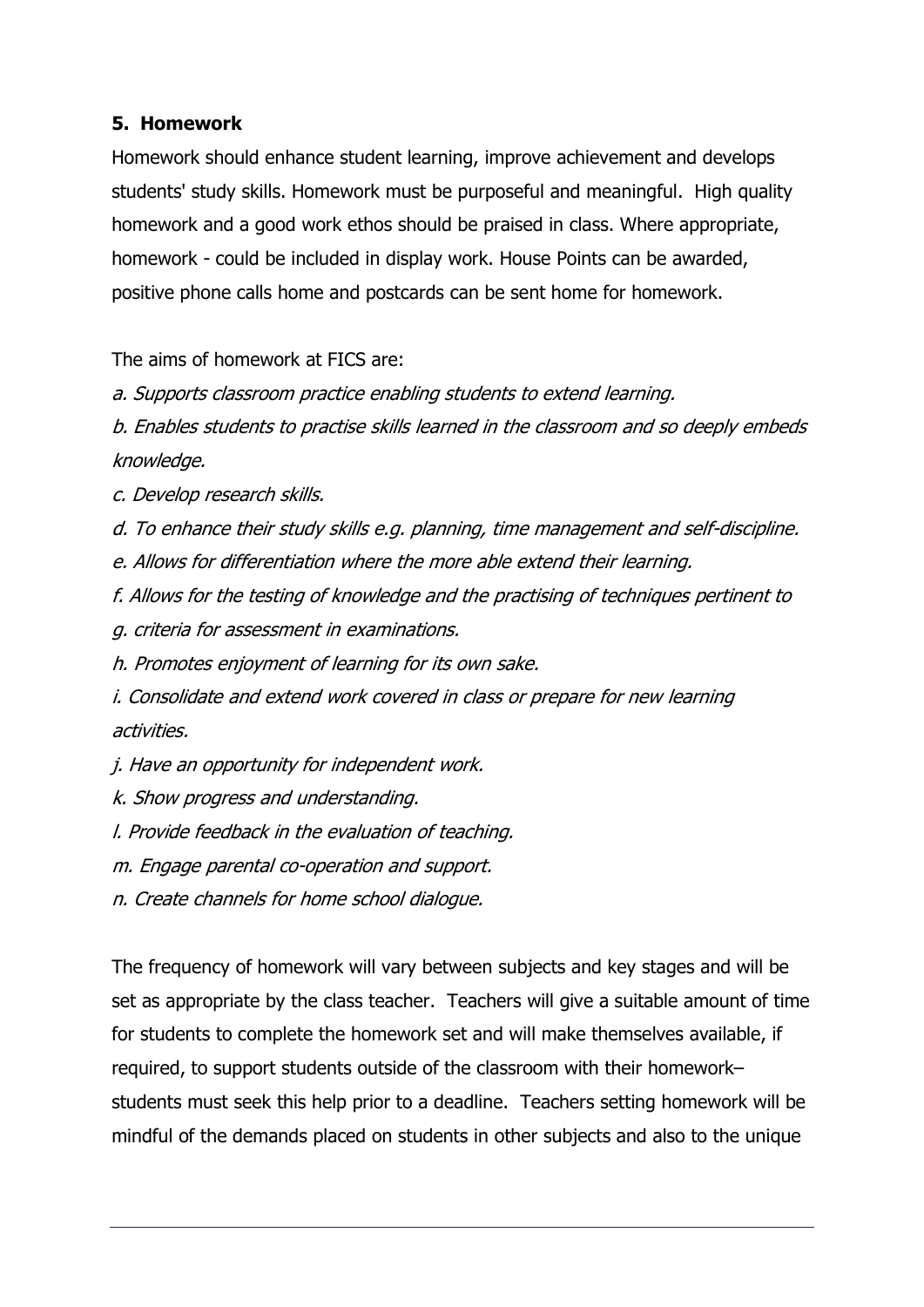circumstances of some students living partly in Camp or having limited access to ICT/Internet.

Independent study, can be an example of homework used in all subject areas. Whereby, students are expected to review their work and improve or extend their learning themselves. This could involve reviewing notes, reading, or even watching a relevant television programme.

Failure to complete homework:

a. If students do not bring it, teachers will ask students to bring it in on the next school day – teachers will contact home, let the parents know that they have not brought their homework and their support in ensuring that it is brought in the next day is appreciated.

b. If the homework is not brought in the next school day… the class teacher will put the student on a detention that day at break (the class teacher will collect the student or ask for support from a colleague to get the student to the detention) c. The student is to complete the homework at break – teacher will contact the parent and thank them for their support but explain that the homework was not finished and so they were kept at break to complete it.

d. If this process fails then class teacher is to notify the parent that the student will attend a detention on Thursday after school for 30 minutes. The class teacher will notify Barbara Clifton so that the detention can be recorded. The class teacher will complete the detention with the student – the student will complete the homework during this time.

e. If the student fails to attend the detention, and the above has been followed, then the class teacher should seek support from their line manager.

Students are expected to:

a. To listen to homework instructions in class.

b. To copy down instructions for the task and deadline date into the homework diary.

c. To ensure that homework is completed and handed in to meet the deadline.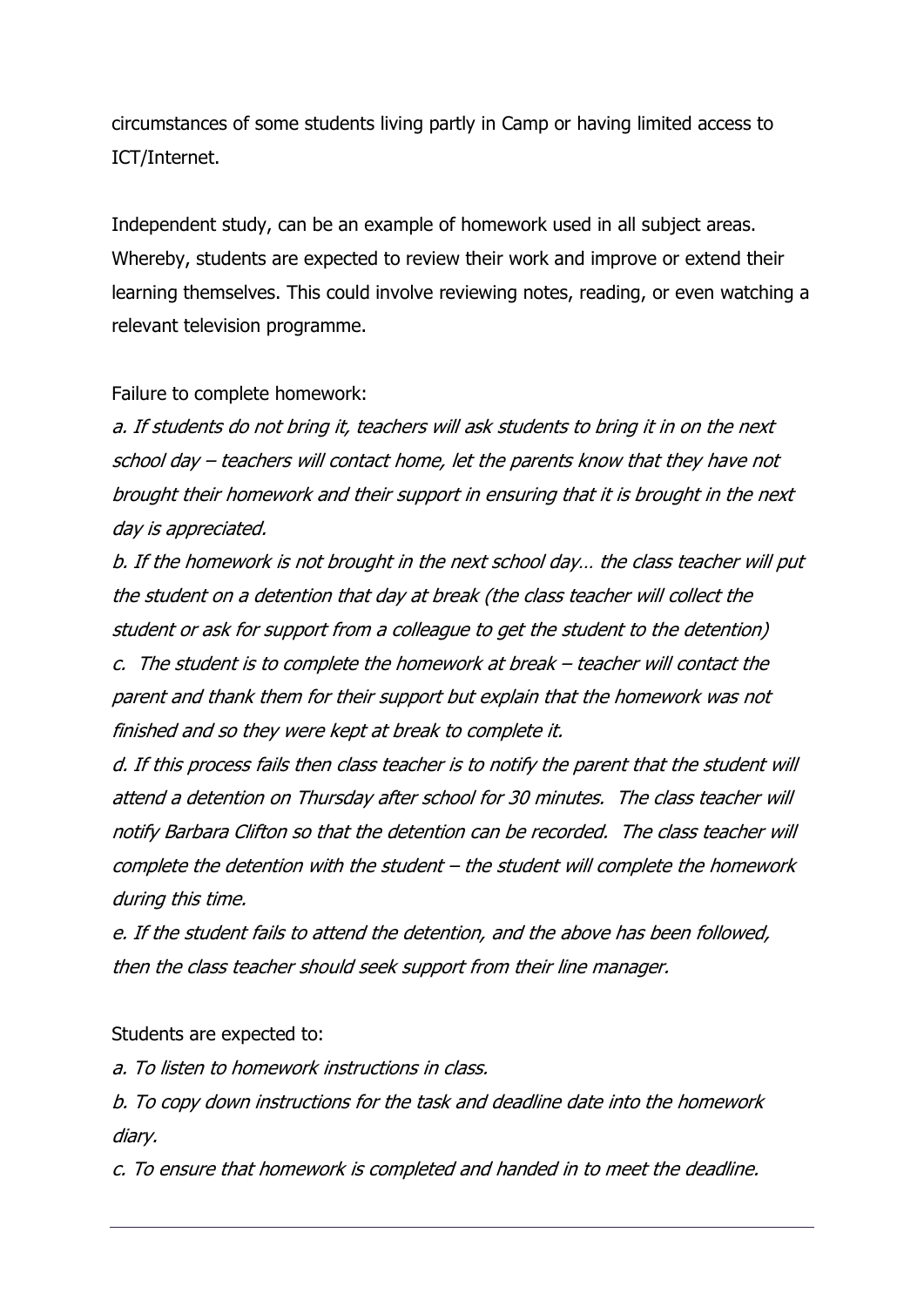- d. To attempt all work and give their best.
- e. To inform the class teacher of any difficulties prior to the set deadline.

f. To attend the homework after school club if additional support or resources are needed.

#### 6. Learning Displays

The physical environment in which our students learn is an important factor in promoting engagement. Maintaining a good standard of visual displays in school is important as they can:

- a. Build a culture of learning within and beyond the classroom.
- b. Promote Visual Literacy.
- c. Provide models of good practice and examples of excellence.
- d. Inform students and visitors about the school's curriculum and areas of study.
- e. Create a sense of well-being and belonging.
- f. Demonstrate a sense of pride.

Class teachers are responsible for the maintenance of displays in their own classrooms and beyond that for displays that are located on the Upper or Lower Street, allocated by the table at Appendix B, illustrated on the map at Appendix C.

a. Display boards must be changed half-termly to reflect current work and learning.

b. Display boards must be backed with paper and co-ordinating border applied.

c. Each display should have a clear title, main learning objective and a summary telling the reader about the learning that took place.

d. All work must have the child's name clearly displayed and work must be marked. At KS4 this must be linked to assessment criteria e.g., 'Grade 4 XXX showing YYYY'.

e. Every classroom that is also 'home' to a tutor group will have one display board dedicated to tutor/pastoral matters – guidance from Head of Pastoral and Key Stage Leads.

f. Every classroom that is also 'home' to a PSHE group will have one display board dedicated to the current topic of study in PSHE – guidance from Head of Pastoral and Key Stage Leads.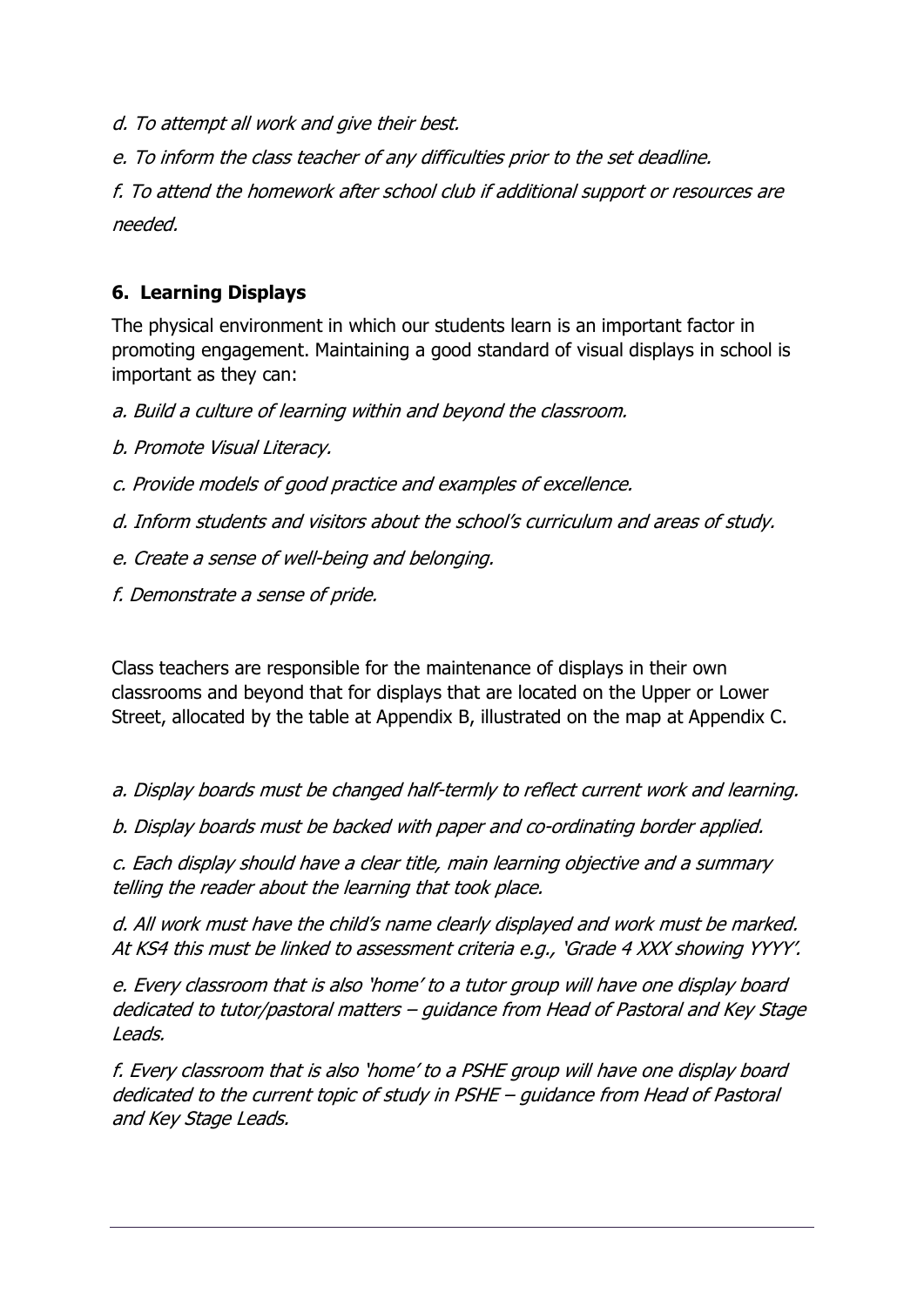### 7. Quality Assurance

The QofE Timeline (Appendix D) and displayed on the notice board in in the staffroom will guide the Quality Assurance process. Quality Assurance may take the form of (but not limited to):

- a. Learning Walks and informal drop-ins
- b. Formal Lesson Observations
- c. Booksees
- d. Student Voice
- e. Checks of curriculum and planning documentation

Although the QofE Timeline will be used to guide activities; leaders will conduct activities, as they are required, throughout the school year – to support with wholeschool priorities.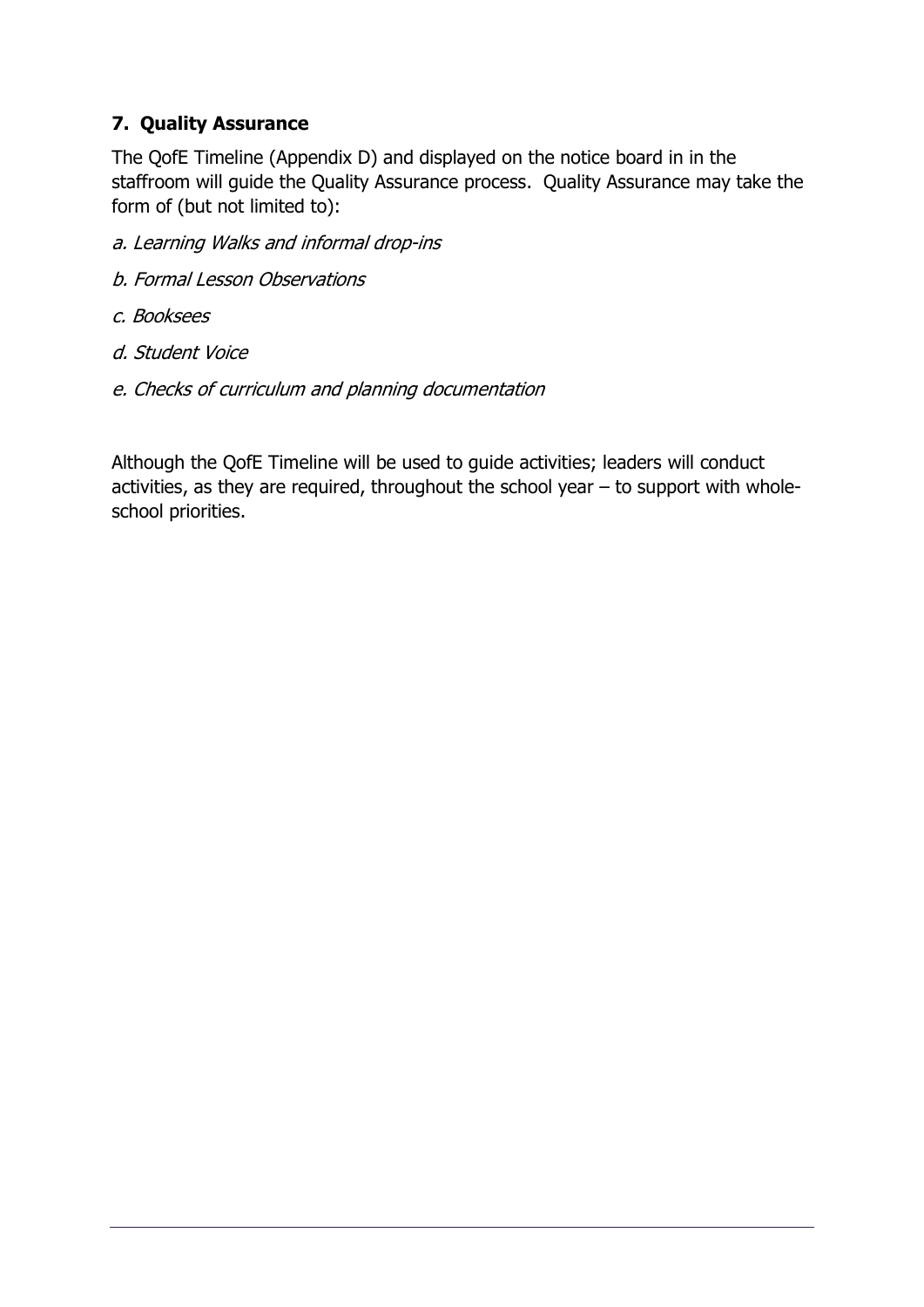Appendix A

# Criteria to support judgements

|        | <b>Effort</b>                                                                                                                                                                                                       | <b>Quality and</b>                                                                                                                                                                                                                                                                    | <b>Behaviour in lesson</b>                                                                                                                                                                                                                                                                                  |  |
|--------|---------------------------------------------------------------------------------------------------------------------------------------------------------------------------------------------------------------------|---------------------------------------------------------------------------------------------------------------------------------------------------------------------------------------------------------------------------------------------------------------------------------------|-------------------------------------------------------------------------------------------------------------------------------------------------------------------------------------------------------------------------------------------------------------------------------------------------------------|--|
|        |                                                                                                                                                                                                                     | <b>Production of</b><br><b>Homework</b>                                                                                                                                                                                                                                               |                                                                                                                                                                                                                                                                                                             |  |
| O      | A highly motivated student with<br>an outstanding attitude to<br>learning. A student who displays<br>curiosity, resilience,<br>independence and a<br>commitment to exceeding their<br>personal best.                | Homework is consistently<br>outstanding. It is always<br>completed on time and to a<br>very high standard in terms of<br>content and presentation.<br>Homework reflects their best<br>efforts and commitment to<br>learning.                                                          | A student who sets an<br>outstanding example of<br>excellent behaviour to their<br>peers. A student with a highly<br>positive attitude to learning<br>and who cooperates<br>consistently well with the<br>teacher and other students.                                                                       |  |
| G      | A committed student who<br>shows a positive attitude<br>towards learning. They often<br>display curiosity, resilience and<br>independence and consistently<br>produce their best work.                              | A student who always<br>completes homework tasks on<br>time and to a high standard;<br>this demonstrates their<br>commitment to learning. Some<br>homework is excellent.                                                                                                              | A student who is always well<br>behaved in class and sets a<br>good example to their peers.<br>A student with a positive<br>attitude to learning who<br>cooperates well with the<br>teacher and other students.                                                                                             |  |
| S      | A student who has a generally<br>positive attitude to learning.<br>They can be curious, resilient<br>and independent and produce<br>work that is of an acceptable<br>standard.                                      | A student who usually hands<br>their homework in on time and<br>the quality of work is always<br>good. The student clearly<br>understands that homework<br>supports their learning.                                                                                                   | A student who is generally<br>well behaved in lessons and is<br>usually able to turn their<br>behaviour around with staff<br>help to finish the lesson<br>positively. They have a<br>generally positive attitude and<br>regularly cooperate with the<br>teacher and other students.                         |  |
| $\cup$ | A student with a varied attitude<br>to learning and is off task too<br>often. They need to develop a<br>more consistent approach to<br>their studies and should aim to<br>take a consistently positive<br>attitude. | A student who does not<br>ensure that homework is<br>consistently handed in on time<br>and that it is always a<br>reflection of their best efforts.<br>Deadlines are missed,<br>Homework is a key part of a<br>student's learning and<br>progress; this is currently<br>being missed. | A student who does not<br>always behave in an<br>appropriate manner in<br>lessons. As a result, they are<br>occasionally distracted or<br>distract others; this affects<br>their learning and that of their<br>peers. Their behaviour choices<br>result in warnings, sanctions<br>and removal from lessons. |  |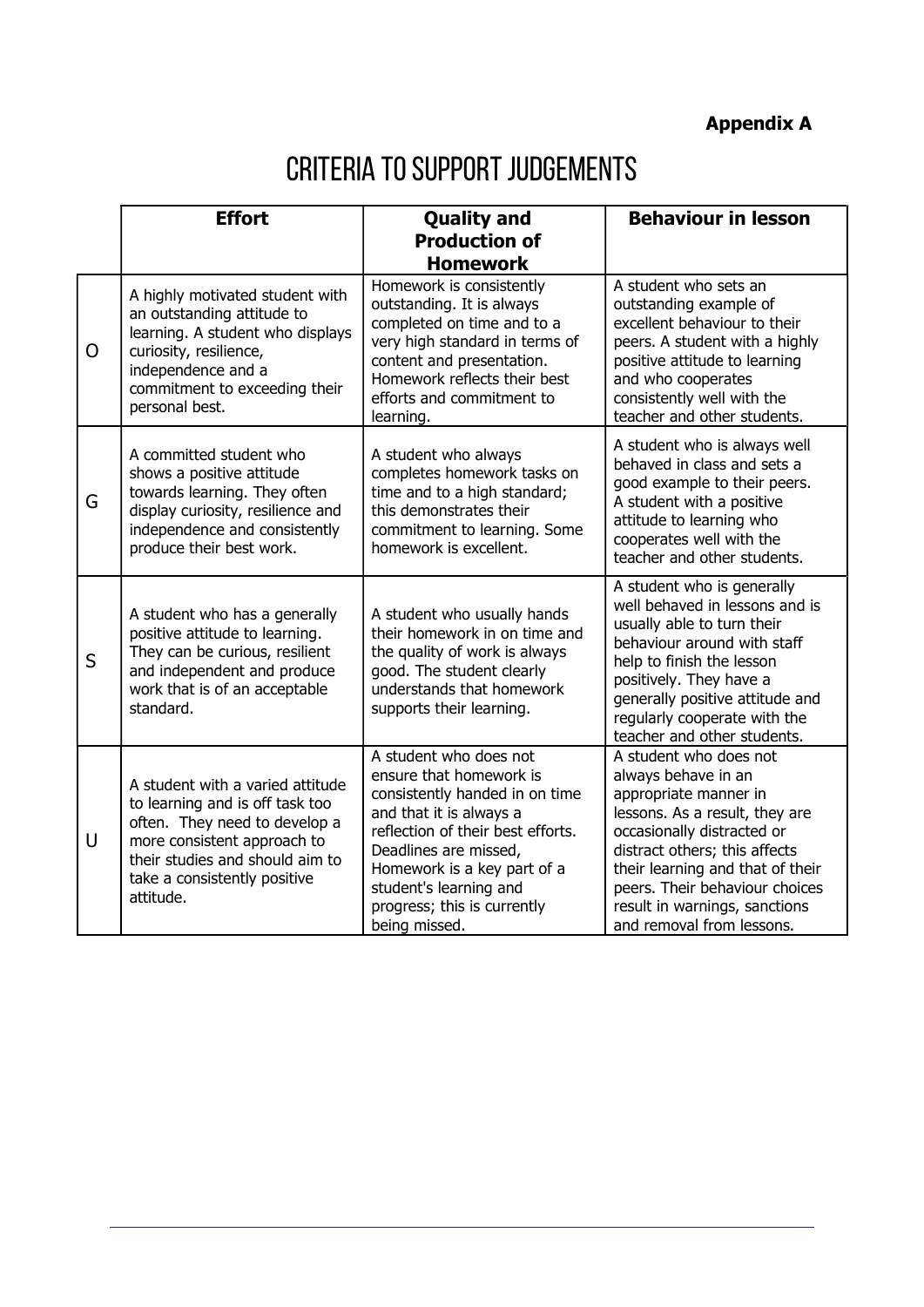# Table to show responsibility for display boards

| <b>Board</b><br><b>Number</b> | <b>Responsibility</b>       | <b>Board</b><br><b>Number</b> | <b>Responsibility</b> |
|-------------------------------|-----------------------------|-------------------------------|-----------------------|
| 1                             | <b>Music</b>                |                               |                       |
| $\overline{2}$                |                             | 26                            |                       |
| $\overline{3}$                |                             | 27                            |                       |
| 4                             | Year 11 Exam info           | 28                            |                       |
| 5                             |                             | 29                            |                       |
| 6                             | <b>School Council</b>       | 30                            |                       |
| $\overline{7}$                |                             | 31                            |                       |
| 8                             |                             | 32                            | Food Technology       |
| 9                             | Student of the Week         | 33                            | Food Technology       |
| 10                            | <b>Student of the Week</b>  | 34                            | Food Technology       |
| 11                            | Design Technology           | 35                            | Food Technology       |
| 12                            | Health and well being       | 36                            | English               |
| 13                            | Year 11 Information Careers | 37                            | English               |
| 14                            | Year 11 Information Careers | 38                            | <b>PE</b>             |
| 15                            | Core values                 | 39                            | <b>PE</b>             |
| 16                            |                             | 40                            |                       |
| 17                            |                             | 41                            | English               |
| 18                            | <b>History</b>              | 42                            | English               |
| 19                            | <b>History</b>              | 43                            |                       |
| 20                            | Geography                   | 44                            | English               |
| 21                            | Geography                   | 45                            | <b>ICT</b>            |
| 22                            | <b>Music</b>                | 46                            | ICT                   |
| 23                            | Science                     | 47                            | Maths                 |
| 24                            | Science                     | 48                            | Maths                 |

### To be updated by EWA by Oct 21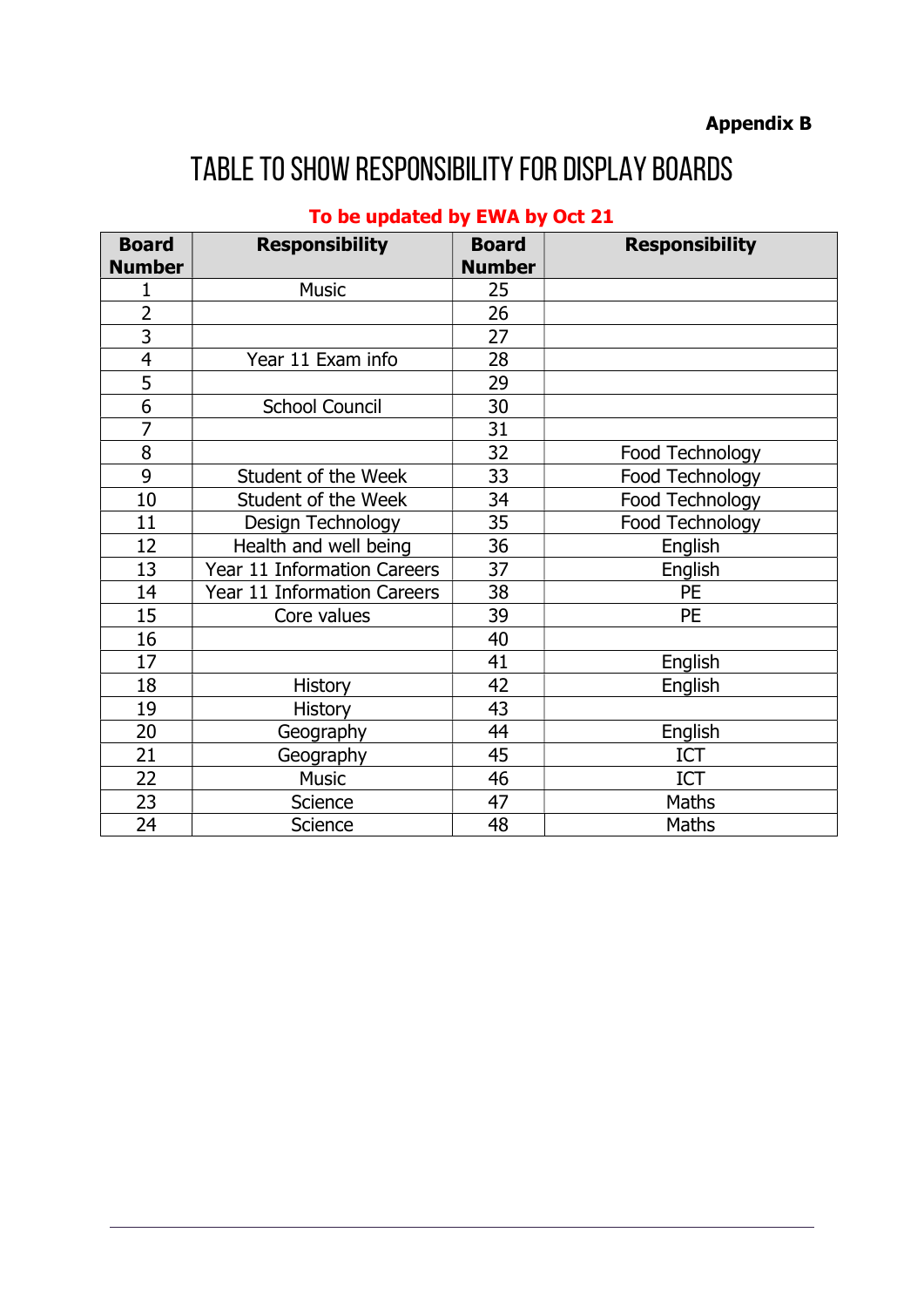## Map to show display boards

### To be updated by JBI Oct 21

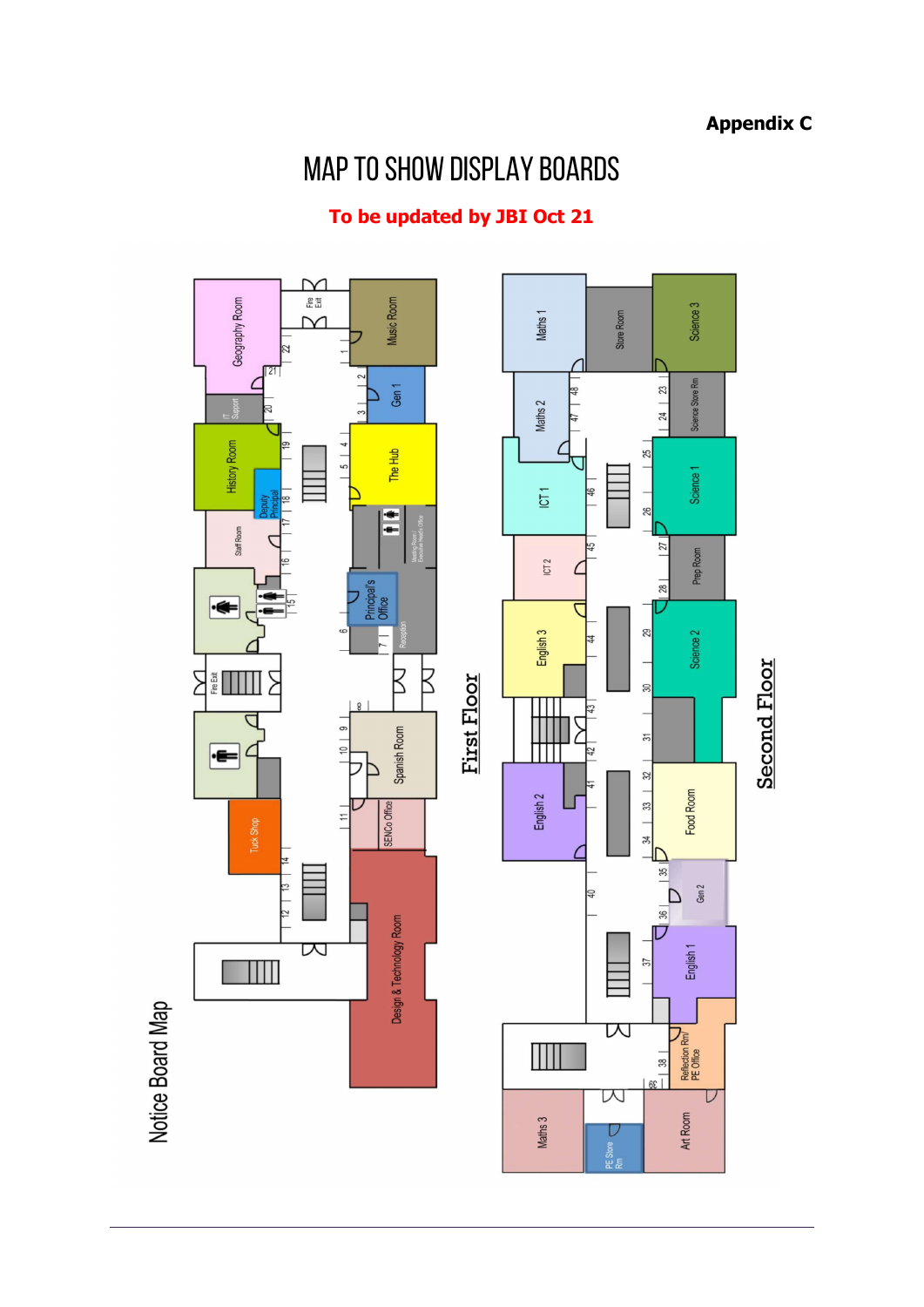#### Appendix D



# Quality of Education Timeline 2021-22

Week | Appraisal/CPD | Assessment & Exams Progress Meetings SLT QA Curriculum Meetings/QA Term 1.1 1 **Induction GCSE Results Post**mortem Curriculum Audit & Rationale 2 CPD Curriculum Action Plans 3 CPD Close 2020-21 Cycle MIDYIS Testing KS3 in ICT Lessons Curriculum Action Plan Reviews Learning Walks Joint Learning Walks/Booksee 4 INSET Close 2020-21 Cycle Learning Walks/Booksee Joint Learning Walks/Booksee 5 CPD Open 2021-22 Cycle Student Voice 6 CPD Open 2021-22 Cycle **7** Student Voice **KS3 Assessment** Student Voice 8 KS3 Data Entry Standardisation & Moderation Term 1.2 9 **CPD** KS3 Curriculum 10 Y10 Assessment Priority KS3 Students Curriculum Review 11 CPD Lesson Observations Y10 Data Entry Y11 PPEs Standardisation & Moderation 12 INSET Lesson Observations Y11 PPEs Y10 Curriculum 13 CPD Lesson Observations Y11 PPE (Art) PPE Data Entry Priority Y10 Students Standardisation & Moderation 14 Lesson Observations **Y11 Curriculum** Student Voice extending to the CPD extending the contract of the Priority Y11 Students Term 2.1 16 **CPD** 17 CPD **CPD Learning** Walks/Booksee Joint Learning Walks/Booksee 18 INSET KS3 Assessment Learning Walks/Booksee Joint Learning Walks/Booksee 19 CPD KS3 Data Entry Standardisation & Moderation